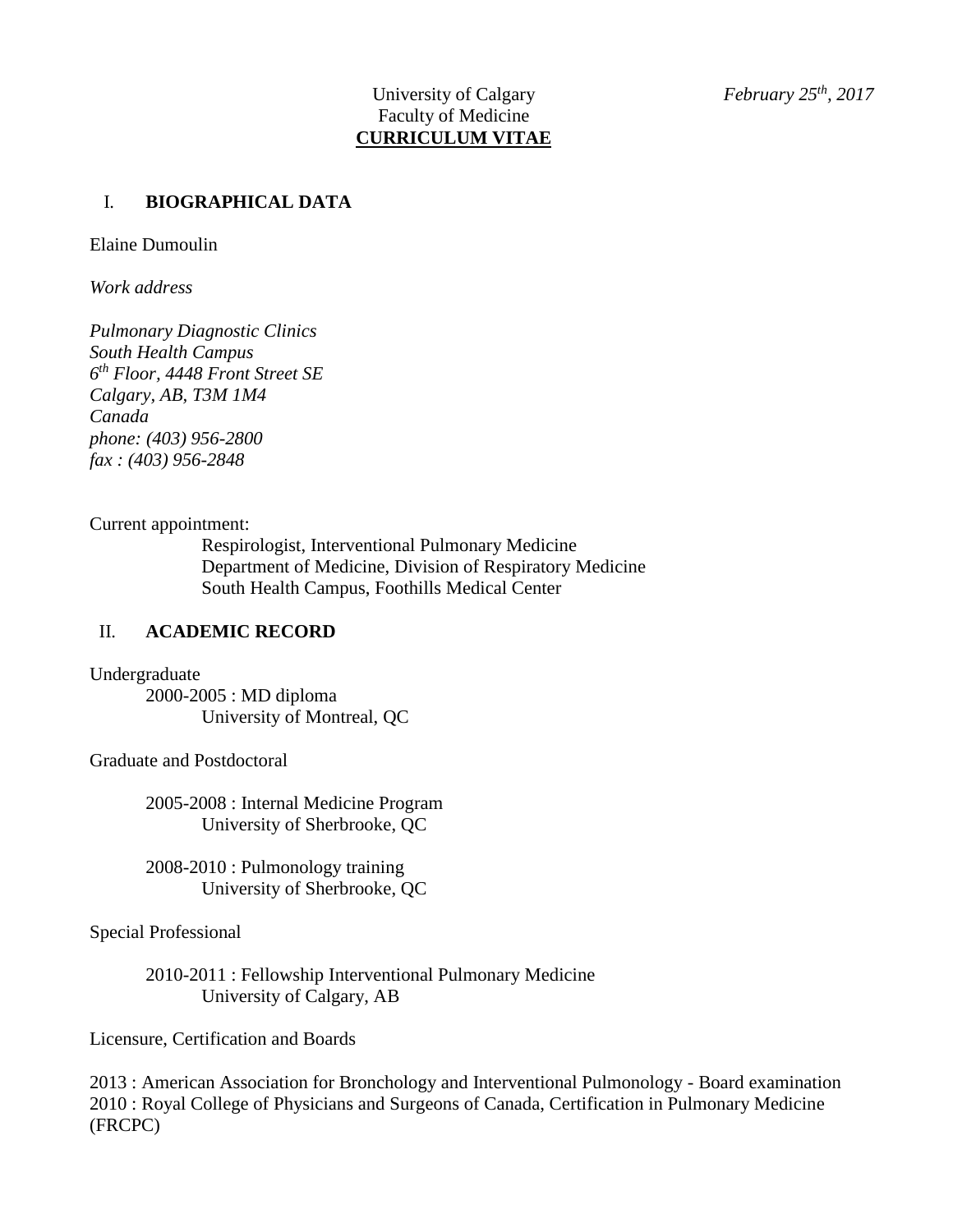2010 : Certification in Pulmonary Medicine (CMQ) 2010 : Part 2 (LMCC) 2009 : Royal College of Physicians and Surgeons of Canada, Certification in Internal Medicine (FRCPC) 2005 : Part 1 (LMCC) 2004 : Advanced Cardiac Life Support, Advanced Trauma life support

Examiner for RCPSC (Internal Medicine exam) – 2014 and 2015

# IV. **ACADEMIC APPOINTMENTS**

2014- Current: Assistant Professor of Medicine Department of Medicine, Division of Respiratory Medicine Faculty of Medicine, University of Calgary

#### 2011- 2014

Clinical Associate Professor Department of Medicine, Division of Respiratory Medicine Faculty of Medicine, University of Sherbrooke

#### 2012- 2014

Assistant Program Director Department of Medicine, Division of Respiratory Medicine Faculty of Medicine, University of Sherbrooke

## V. **EDUCATIONAL ACTIVITIES**

i. Undergraduate

#### 2011- 2014

Bedside clinical teaching for undergraduate students rotating through the CHUS Respiratory Medicine consultation and admission service

2011- 2014 Small group tutor – Respiratory unit

2011- 2014

Small group tutor – MD profession – Modification of life habits Teaching undergraduate students how to improve their personal habits for a healthier lifestyle

#### 2012- 2014

Student Director for Respirology

Responsible for undergraduate students rotating through the respiratory Medicine Service

ii. Graduate

 $2011 - 2014$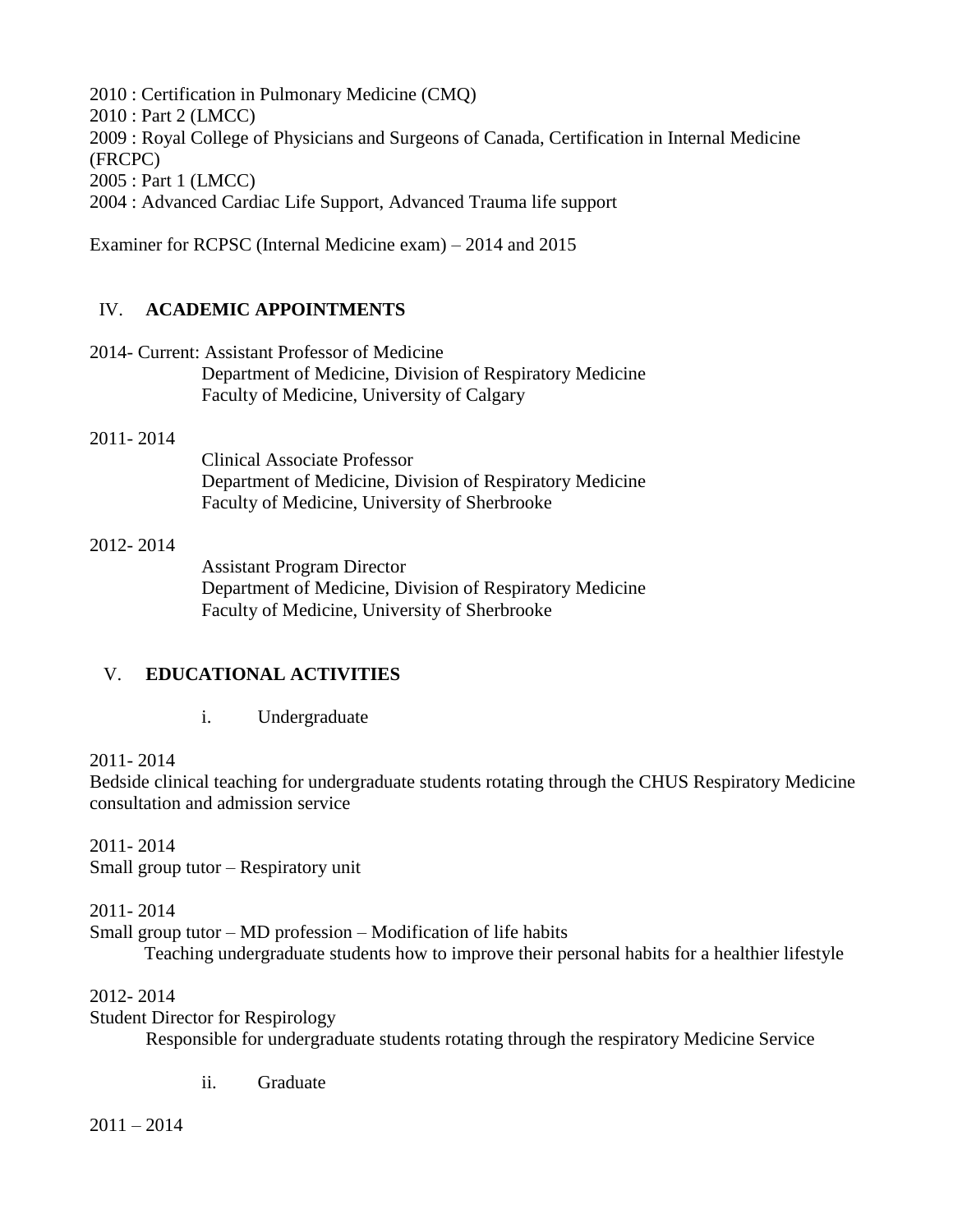Bedside clinical teaching for internal medicine residents rotating through the CHUS Respiratory Medicine consultation and admission service

2011- 2014 Lecturer Internal Medicine Residents

2011- 2014 Preceptor, First year Internal Medicine Resident Clinical Examination Sessions

2011- 2014 Supervisor for resident research projects Samer George, R2 IM. Pleurodesis rate following a thoracic surgery using portable ultrasound machine Leblanc, Marie-Andree, R2 IM Etiologies of hemoptysis in a North American Tertiary Center

iii. Postgraduate

2011 - Bedside clinical teaching for Respiratory Medicine Fellows

 $2011 - 2014$ 

Research Supervisor for Respiratory Fellow

Paul Tran – Sensitivity of EBUS in a tertiary center Jean-Louis Aube – Rate of pneumothorax following CT-guided Transthoracic Biopsies Andree-Anne Audet-Gagnon – Improvement of quality of care following the implementation of a pleura clinic

2011-

Clinical supervisor for teaching advanced pulmonary procedures (Linear and radial EBUS, Chest tube installation, Chest and Lung Ultrasonography

Tunneled pleural catheter installation, Endobronchial Electrocautery and Cryotherapy)

iv. Continuing medical education

Pleura course – April 2016 – CRC Halifax

One day course for pulmonologist and pulmonary fellows on pleural ultrasound

Pleura course – April 2015 – CRC Ottawa

Organisation of a one-day course on pleural diseases and hands-on session for chest tubes, ultrasound and tunnelled pleural catheter.

Pleura course – February 2015 - Calgary

Organisation of a two-day course on pleural diseases and hands-on session for chest tubes, ultrasound and tunnelled pleural catheter.

Interventional bronchoscopy course – May 2014 – Montreal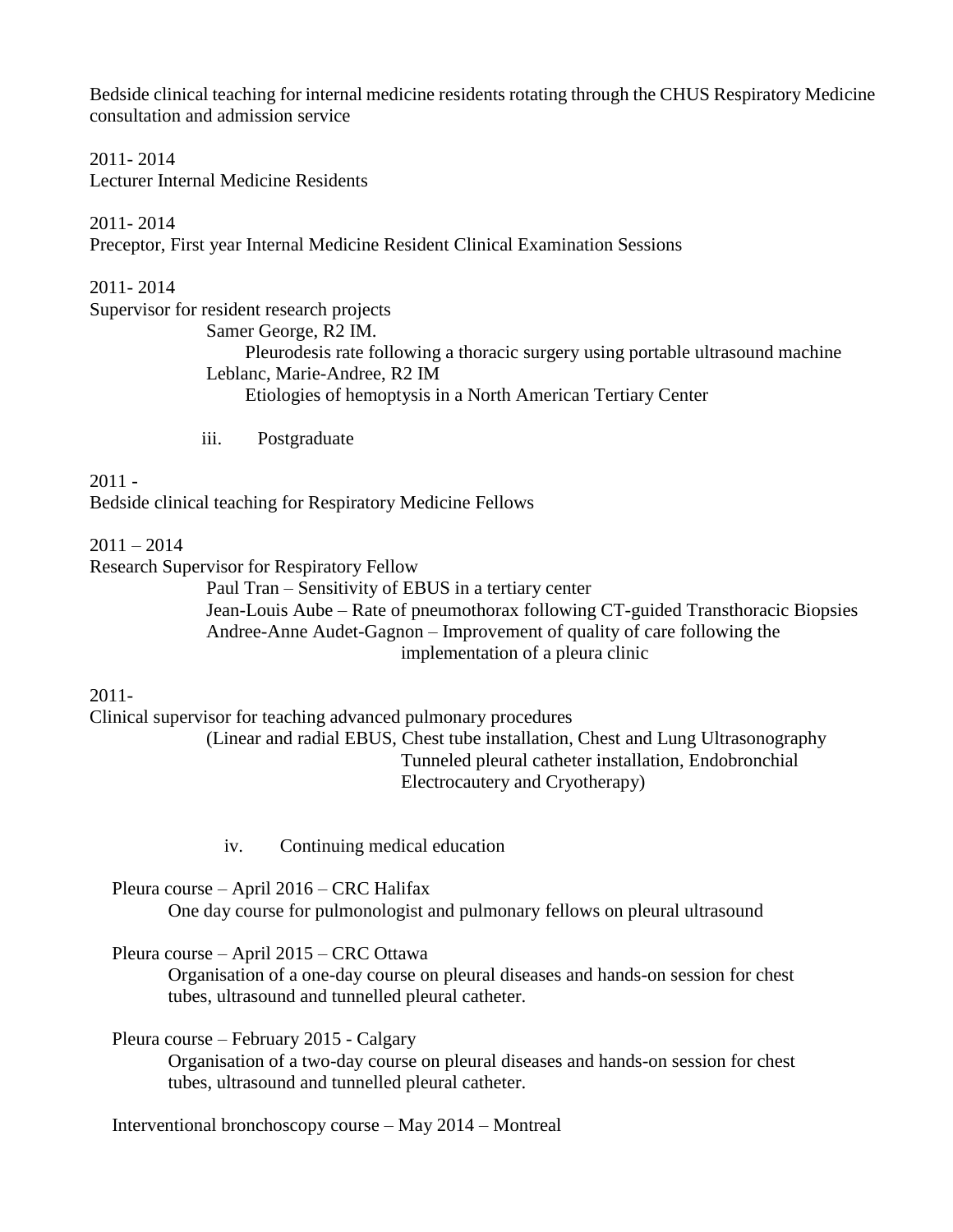Guest speaker for thoracic ultrasound and radial EBUS –and workshop

Pleura course – April 2014 – CRC Calgary

Organisation of a one-day course on pleural diseases and hands-on session for chest tubes, ultrasound and tunnelled pleural catheter. - 24 participants.

- Pleura course It's all about the pleura January 2014 Manoir des Sables, Orford, Qc, Canada Organisation of a two-day course on pleural diseases and hands-on session for chest tubes, ultrasound and tunnelled pleural catheter.- 24 participants.
- Pleural ultrasound training November 2013 CHUS, Qc, Canada Guest speaker for pleural ultrasound training and workshop for emergency doctors
- 16th Intensive care symposium September 2013 CHUS, Qc, Canada Guest speaker for the use of lung and pleural ultrasound in an intensive care unit setting
- Pleural ultrasound training February 2013 Hopital Pierre-Boucher, Longueuil, Qc, Canada Guest speaker for pleural ultrasound training and workshop
- CHEST Atlanta October 2012 hands-on session -AABIP Guest speaker for chest tube Workshop
- Interventional Pulmonology Course June 2012 CHUL, Quebec city, QC, Canada Guest speaker and Workshop : pleural ultrasound
- APPQ approved pleural ultrasound training CHUS, Sherbrooke, May 2012 Speaker for pleural ultrasound training and workshop
- APPQ conference November 4th 2011- Quebec city, QC, Canada Guest speaker and Workshop : Pleural ultrasound
- Interventional Pulmonology Course June 27-30, 2011 CHUM, Montreal, QC, Canada Guest speaker: Radial EBUS, Pleural ultrasound Workshop: Radial EBUS, linear EBUS, Pleural ultrasound
- EBUS course February 2011 Calgary, AB, Canada Workshop: linear EBUS live cases and pig lab

#### VI. **ADMINISTRATIVE RESPONSIBILITIES**

- i. Departmental
- ii. Faculty
- iii. University
- iv. Regional Health Authority
- v. Hospital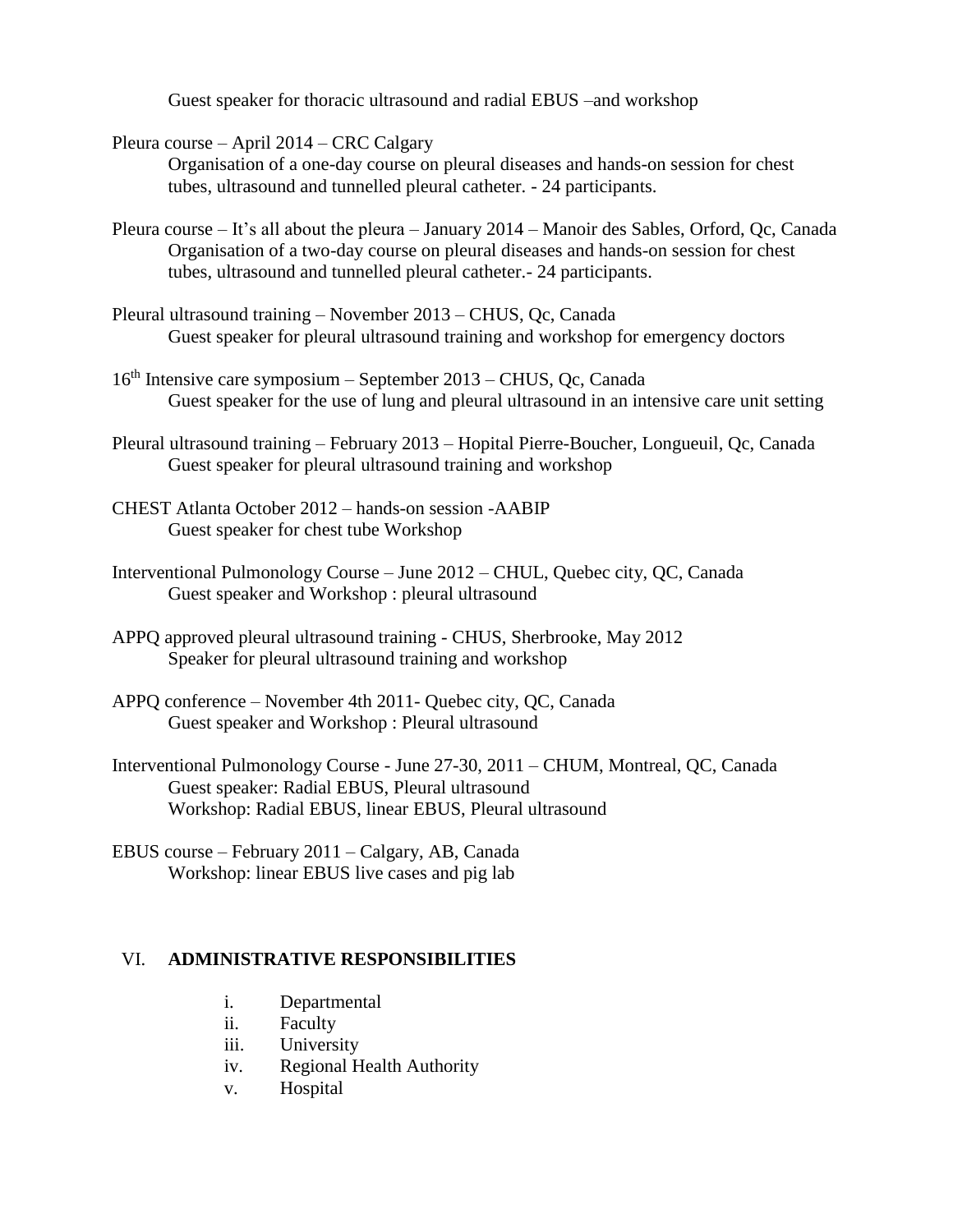## VII. **PROFESSIONAL ACTIVITIES**

#### i. Memberships

College of Physician and Surgeon of Alberta (CPSA) Association des pneumologues de la province de Québec (APPQ) Collège des médecins du Québec (CMQ) Canadian Thoracic Society (CTS) American Thoracic Society (ATS) Canadian Association for Chest Procedure (CACP) American Association for Bronchoscopy and Interventional Pulmonology (AABIP) Royal College of Physicians and Surgeons of Canada (RCPSC) Canadian Protective Medical Association (CPMA) American college of chest physicians (ACCP)

### VIII. **RESEARCH SUPPORT**

**STUDY TITLE** : Evaluation of the rate of pleurodesis after a lung surgery. Using pleural ultrasound the objective is to evaluate the rate of pleurodesis in patients that underwent thoracic surgery including wedge, segmentectomy or lobectomy as well as lung transplant. **PROTOCOL NO. :** 13-162

**STUDY TITLE :** Impact of a pleura clinic on the management and care of patients with pleural effusion.

Retrospective study of patients that were evaluated for pleural effusion before and after the beginning of a dedicated pleura clinic looking at hospital stay, emergency room visits and number of thoracentesis before installation of a tunneled pleural catheter.

**STUDY TITLE:** A randomised, double-blind, parallel group study to assess the efficacy and safety of 52 weeks of once daily treatment of orally inhaled tiotropium + olodaterol fixed dose combination (2.5  $\mu$ g / 5 and 5  $\mu$ g / 5  $\mu$ g) (delivered by the Respimat® Inhaler) compared with the individual components (2.5  $\mu$ g and 5  $\mu$ g tiotropium, 5  $\mu$ g olodaterol) (delivered by the Respimat® Inhaler) in patients with Chronic Obstructive Pulmonary Disease (COPD)  $[TOnado^{TM} 1]$ 

**PROTOCOL NO.:** 1237.20 **SPONSOR:** Boehringer Ingelheim Canada Ltd./Ltée

**STUDY TITLE:** Randomised, double-blind, placebo-controlled, 6 treatment, 4 period, incomplete cross-over trial to characterise the 24-hour lung function profiles of tiotropium + olodaterol fixed dose combination (2.5/5 µg, 5/5 µg), tiotropium (2.5 µg, 5 µg) and olodaterol (5 µg) (oral inhalation, delivered by the Respimat® Inhaler) after 6 weeks once daily treatment in patients with Chronic Obstructive Pulmonary Disease (COPD) [VIVACITOTM]

**PROTOCOL NO.:** 1237.20

**SPONSOR:** Boehringer Ingelheim Canada Ltd./Ltée

**STUDY TITLE:** A 52-week treatment, multi-center, randomized, double-blind, double dummy, parallel-group, active controlled study to compare the effect of QVA149 (indacaterol maleate / glycopyrronium bromide) with salmeterol/fluticasone on the rate of exacerbations in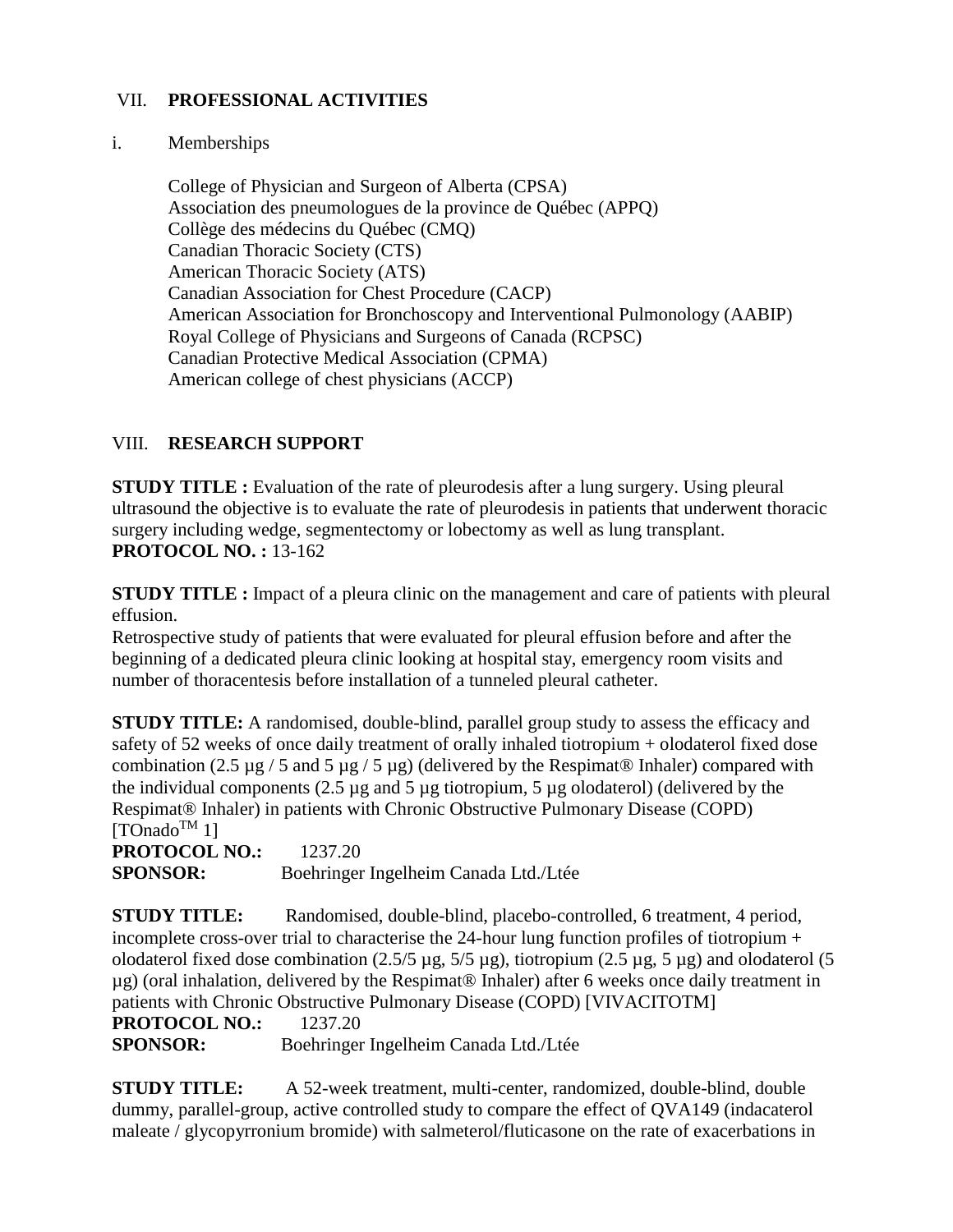# X. **PUBLICATIONS/PRESENTATIONS**

i. Peer reviewed manuscripts

## **Corresponding author**

- 1 A series of transbronchial removal of intracavitary pulmonary Aspergilloma (Calgary)
	- o Stather, DR.
	- o Ann Thorac Surg. 2017 Mar: 103(3):945-950
- 2 Primary tracheobronchial amyloidosis: Commonly uncommon? (CHUS, Sherbrooke)
	- o Dumoulin E.
	- o Can Respir J. 2014 Sep-Oct;21(5):270
- 3 Ultrasound finding predictive of malignant pleural effusion (CHUS, Sherbrooke)
	- o Grondin-Beaudoin B, Dumoulin E.
	- o Can Respir J 2013 Jan:20(1):10.
- 4 Idiopathic subglottic stenosis : a familial predisposition (CHUS, Sherbrooke)
	- o Dumoulin E, Tremblay A.
	- o Ann Thorac Surg 2013 Mar:95(3):1084-6
- 5 Endobronchial schwannoma (CHUS, Sherbrooke)
	- o Dumoulin E, Tremblay A
	- o J Bronchology Interv Pulmonol 2012 Jan:19(1):75-7

## **Co-author**

- 6 Lesion heterogeneity and risk of infectious complications following peripheral endobronchial ultrasound.
	- o Fortin M, MacEachern P.
	- o Respirology 2016 Nov 18.
- 7 Mediastinal abscess following endobronchial ultrasound transbronchial needle aspiration in a patient with sarcoidosis.
	- o McGovern F, Dumoulin E.
	- o J Bronchology Interv Pulmonology 2015 Oct 22(4)
- 8 Self-expandable metallic stents in non-malignant large airway disease.
	- o Fortin M, Tremblay A.
	- o Co-Author.
	- o Can Respir J. 2015 Jul-Aug
- 9 Endobronchial ultrasound learning curve in interventional pulmonary fellows.
	- o Stather DR, Tremblay A.
	- o Co-Author
	- o Respirology. 2015 Feb 20(2)
- 10 Evaluation of a novel method of teaching endobronchial ultrasound: Physician-versus respiratory therapist-proctored simulation training.
	- o Stather DR, Tremblay A.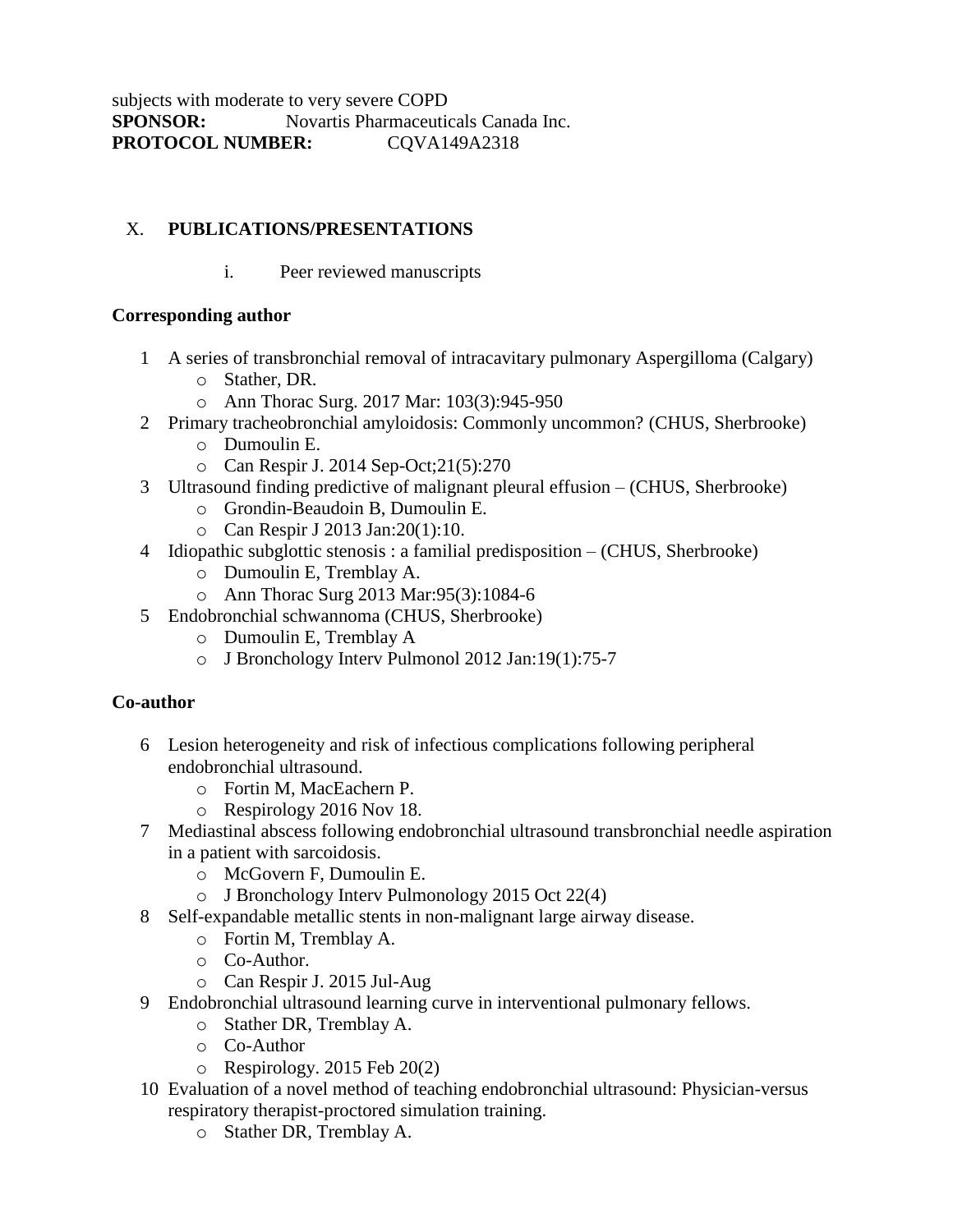- o Co-author
- o Can Respir J. 2013 May 28
- 11 Diagnostic utility of Peripheral Endobronchial Ultrasound with Electromagnetic Navigation Bronchoscopy in peripheral lung nodules.
	- o Chee A, Tremblay A.
	- o Co-author
	- o Respirology 2013 Mar22
- 12 Trainee Impact on Procedural Complications: An analysis of 967 Consecutive Flexible Bronchoscopy Procedures in an Interventional Pulmonology Practice – (FMC, Calgary)
	- o Stather DR, Tremblay A.
	- o Co-author
	- o Respiration 2013 Mar 12.
- 13 Bronchoscopic removal of a large intracavitary pulmonary aspergilloma (FMC, Calgary) o Stather DR, Tremblay A.
	-
	- o Co-author
	- o Chest 2013 Jan:143(1):238-41
- 14 The impact of tunneled pleural catheters on the quality of life of patients with malignant pleural effusions (FMC, Calgary)
	- o Sabur NF, Tremblay A
	- o Co-author
	- o Respiration 2013:85(1):36-42
- 15 Wet laboratory versus computer simulation for learning endobronchial ultrasound: a randomized trial (FMC, Calgary)
	- o Stather DR, Tremblay A
	- o Co-author
	- o Can Respir J. 2012 Sep-Oct:19(5):325-30
- 16 Trainee impact on advanced diagnostic bronchoscopy: an analysis of 607 consecutive procedures in an interventional pulmonary practice (FMC, Calgary)
	- o Stather DR, Tremblay A
	- o Co-author
	- o Respirology. 2013 Jan:18(1):179-84
- 17 Evaluation of clinical endobronchial ultrasound skills following clinical versus simulation training (FMC, Calgary)
	- o Stather DR, Tremblay A
	- o Co-author
	- o Respirology. 2012 Feb:17(2):291-9
		- ii. Non-peer reviewed manuscripts
		- iii. Books, chapter
		- iv. Abstracts
- 1- Delayed mediastinal abscess after endobronchial ultrasound-guided tranbsbronchial needle aspiration for sarcoidosis (CHUS, Sherbrooke) – Dumoulin E, Boileau R.
	- Poster session, WBCIP, Japan 2014.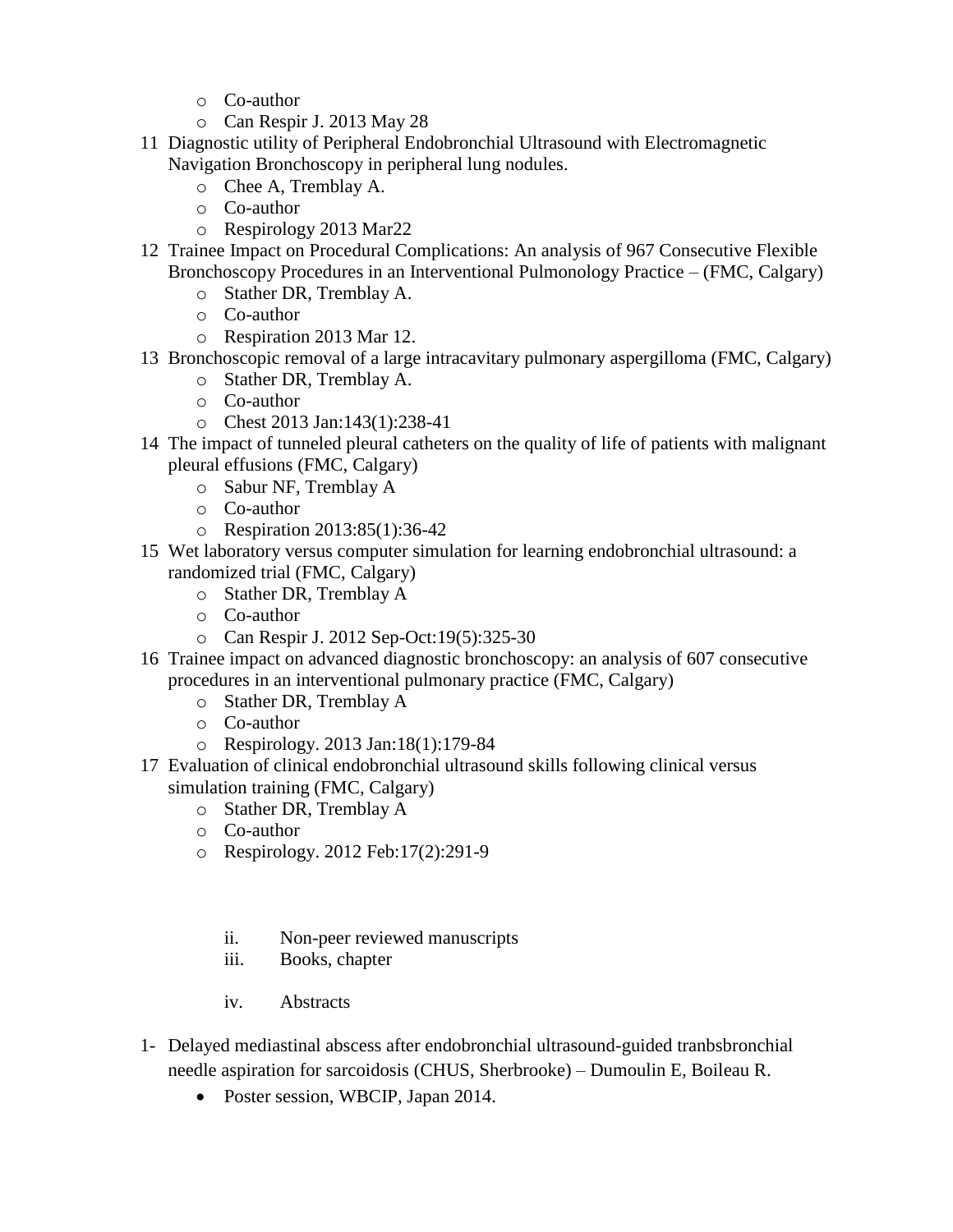- 2- Lung function assessment prior to a lung surgery in patients with permanent tracheostomy (CHUS, Sherbrooke) – Dumoulin E, Poulin Y.
	- Poster session, CHEST, Chicago 2013.
- 3- AL amyloidosis presenting as a tracheobronchial amyloidosis : a case report of successful treatment with cyclophosphamid-bortezomib-dexamethasone (CHUS, Sherbrooke) – Couture E, Dumoulin E.
	- Poster session, ATS, Philadelphia 2013
- 4- Pleurosesis in Spontaneous pneumothorax, a retrospective study comparing quinacrine to talc and mechanical pleurodesis (CHUS, Sherbrooke) Beaudoin E, Poulin Y
	- Co-author
	- Poster session, ATS, San Fransisco 2012
- 5- Trainee Impact on Endobronchial Ultrasound Complications: An Analysis of 607 Consecutive Procedures in an Interventional Pulmonary Practice (FMC, Calgary) Stather DR, Tremblay A
	- Co-author
	- Poster session, CHEST, Atlanta 2012
- 6- Trainee Impact on flexible bronchoscopy complications : an analysis of 967 consecutive flexible bronchoscopy procedures in a Canadian interventional pulmonology practice (FMC, Calgary), Stather DR, Tremblay A
	- Co-author
	- Poster session, ATS, Denver 2012
- 7- The Impact of Tunnelled Pleural Catheters on the Quality of Life of Patients with Malignant Pleural Effusions (FMC, Calgary) - Sabur N, Tremblay A.
	- Co-author
	- Poster session, CHEST, Hawaii 2011
- 8- Evaluation of the endobronchial ultrasound learning curve in Interventional Pulmonary Fellows over 200 clinical cases (FMC, Calgary) - Stather D, Tremblay A
	- Co-author
	- Poster session, CHEST, Hawaii 2011
- 9- Bronchoscopic approach to the peripheral lung nodule An alternative approach using peripheral endobronchial ultrasonography and electromagnetic navigation bronchoscopy (FMC, Calgary) - Chee A, Tremblay A.
	- Co-author
	- Poster session, CHEST, Hawaii 2011
- 10- Nrf2 versus peroxisome proliferator-activated receptor-gamma (PPAR) as therapeutic targets for idiopathic pulmonary fibrosis (CHUS, Sherbrooke) – Dumoulin E, Cantin A.
	- Oral presentation, ATS, New Orleans, May 2010
- 11- Cigarette smoke exposure, endoplasmic reticulum stress and transforming growth factor beta (CHUS, Sherbrooke) Dumoulin E, Cantin A.
	- Poster session, ATS, SanDiego 2009